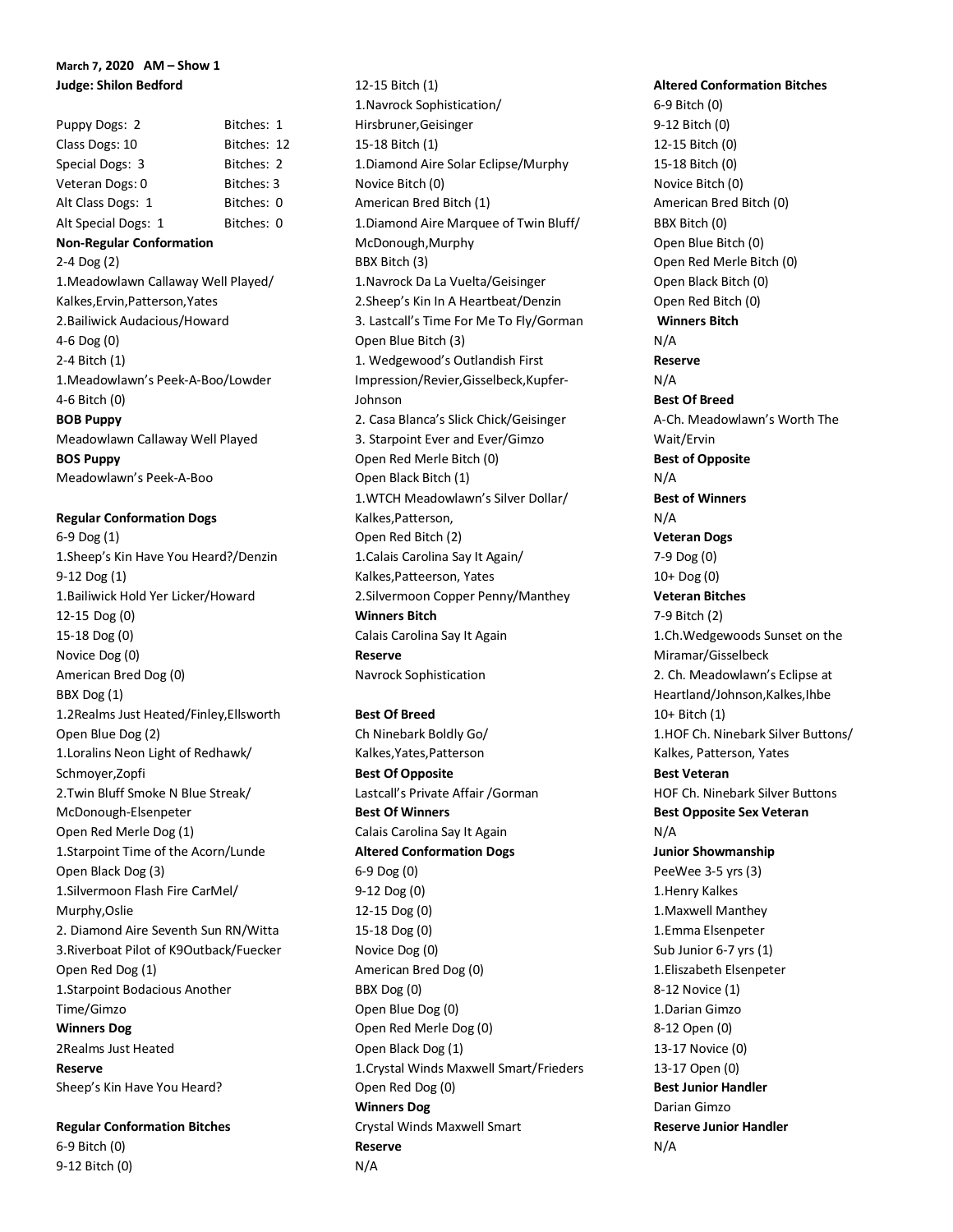# **March 7, 2020 PM – Show 2**

# **Judge: Debra St Jacques**

Puppy Dogs: 2 Bitches: 1 Class Dogs: 11 Bitches: 12 Special Dogs: 4 Bitches: 3 Veteran Dogs: 0 Bitches: 3 Alt Class Dogs: 1 Bitches: 0 Alt Special Dogs: 1 Bitches: 0 **Non-Regular Conformation** 2-4 Dog (2) 1.Bailiwick Audacious/Howard 2.Meadowlawn Callaway Well Played/ Kalkes,Ervin,Patterson,Yates 4-6 Dog (0)

2-4 Bitch (1) 1.Meadowlawn's Peek-A-Boo/Lowder 4-6 Bitch (0) **BOB Puppy** Bailiwick Audacious **BOS Puppy** Meadowlawn's Peek-A-Boo

#### **Regular Conformation Dogs**

6-9 Dog (1) 1.Sheep's Kin Have You Heard?/Denzin 9-12 Dog (1) 1.Bailiwick Hold Yer Licker/Howard 12-15Dog (1) 1.Starpoint Footloose/MacDonald 15-18 Dog (0) Novice Dog (0) American Bred Dog (0) BBX Dog (1) 1.2Realms Just Heated/Finley,Ellsworth Open Blue Dog (2) 1.Loralins Neon Light of Redhawk/ Schmoyer,Zopfi 2.Twin Bluff Smoke N Blue Streak/ McDonough-Elsenpeter Open Red Merle Dog (1) 1.Starpoint Time of the Acorn/Lunde Open Black Dog (3) 1.Silvermoon Flash Fire CarMel/ Murphy,Oslie 2. Diamond Aire Seventh Sun RN/Witta 3.Riverboat Pilot of K9Outback/Fuecker Open Red Dog (1) 1.Starpoint Bodacious Another Time/Gimzo **Winners Dog** Bailiwich Hold Yer Licker **Reserve** Silvermoon Flash Fire CarMel **Regular Conformation Bitches** 6-9 Bitch (0) 9-12 Bitch (0)

12-15 Bitch (1) 1.Navrock Sophistication/ Hirsbruner,Geisinger 15-18 Bitch (1) 1.Diamond Aire Solar Eclipse/Murphy Novice Bitch (0) American Bred Bitch (2) 1.Diamond Aire Marquee of Twin Bluff/ McDonough,Murphy 2.Starpoint Reminiscence/MacDonald BBX Bitch (3) 1.Navrock Da La Vuelta/Geisinger 2.Sheep's Kin In A Heartbeat/Denzin 3. Lastcall's Time For Me To Fly/Gorman Open Blue Bitch (3) 1.Casa Blanca's Slick Chick/Geisinger 2. Starpoint Ever and Ever/Gimzo 3. Wedgewood's Outlandish First Impression/Revier,Gisselbeck,Kupfer-Johnson Open Red Merle Bitch (0) Open Black Bitch (1) 1.WTCH Meadowlawn's Silver Dollar/ Kalkes,Patterson, Open Red Bitch (1) 1.Silvermoon Copper Penny/Manthey **Winners Bitch** Navrock Da La Vuelta **Reserve**

**Best Of Breed** Ch Ninebark Boldly Go/ Kalkes,Yates,Patterson **Best Of Opposite** Lastcall's Private Affair /Gorman **Best Of Winners** Navrock Da La Vuelta **Altered Conformation Dogs** 6-9 Dog (0) 9-12 Dog (0) 12-15 Dog (0) 15-18 Dog (0) Novice Dog (0) American Bred Dog (0) BBX Dog (0) Open Blue Dog (0) Open Red Merle Dog (0) Open Black Dog (1) 1.Crystal Winds Maxwell Smart/Frieders Open Red Dog (0) **Winners Dog** Crystal Winds Maxwell Smart **Reserve** N/A

Navrock Sophistication

**Altered Conformation Bitches** 6-9 Bitch (0) 9-12 Bitch (0) 12-15 Bitch (0) 15-18 Bitch (0) Novice Bitch (0) American Bred Bitch (0) BBX Bitch (0) Open Blue Bitch (0) Open Red Merle Bitch (0) Open Black Bitch (0) Open Red Bitch (0) **Winners Bitch** N/A **Reserve** N/A **Best Of Breed** A-Ch. Meadowlawn's Worth The Wait/Ervin **Best of Opposite** N/A **Best of Winners** N/A **Veteran Dogs** 7-9 Dog (0) 10+ Dog (0) **Veteran Bitches** 7-9 Bitch (2) 1.Ch.Wedgewoods Sunset on the Miramar/Gisselbeck 2. Ch. Meadowlawn's Eclipse at Heartland/Johnson,Kalkes,Ihbe 10+ Bitch (1) 1.HOF Ch. Ninebark Silver Buttons/ Kalkes, Patterson, Yates **Best Veteran** HOF Ch. Ninebark Silver Buttons **Best Opposite Sex Veteran** N/A **Junior Showmanship** PeeWee 3-5 yrs (3) 1.Henry Kalkes 1.Maxwell Manthey 1.Emma Elsenpeter Sub Junior 6-7 yrs (1) 1.Eliszabeth Elsenpeter 8-12 Novice (1) 1.Darian Gimzo 8-12 Open (0) 13-17 Novice (0) 13-17 Open (0) **Best Junior Handler** Darian Gimzo **Reserve Junior Handler** N/A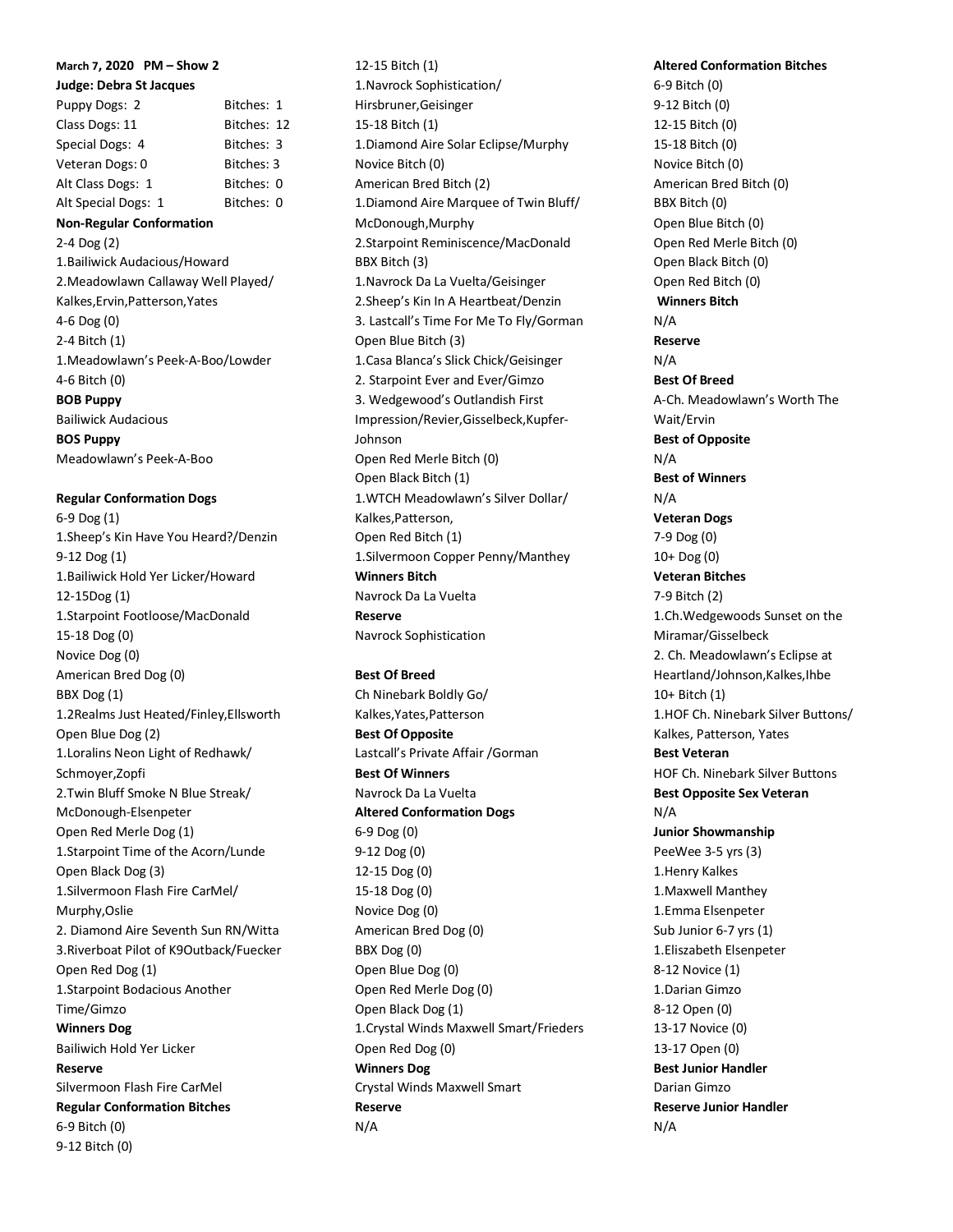# **March 7, 2020 PM – Show 3**

# **Judge: Dr. Carolyn Kraskey**

| Puppy Dogs: 2       | Bitches: 1  |
|---------------------|-------------|
| Class Dogs: 9       | Bitches: 12 |
| Special Dogs: 3     | Bitches: 2  |
| Veteran Dogs: 0     | Bitches: 2  |
| Alt Class Dogs: 1   | Bitches: 0  |
| Alt Special Dogs: 1 | Bitches: 0  |

### **Non-Regular Conformation**

2-4 Dog (2) 1.Bailiwick Audacious/Howard 2.Meadowlawn Callaway Well Played/ Kalkes,Ervin,Patterson,Yates 4-6 Dog (0) 2-4 Bitch (1) 1.Meadowlawn's Peek-A-Boo/Lowder 4-6 Bitch (0) **BOB Puppy** Bailiwick Audacious **BOS Puppy** Meadowlawn's Peek-A-Boo

# **Regular Conformation Dogs**

6-9 Dog (1) 1.Sheep's Kin Have You Heard?/Denzin 9-12 Dog (1) 1.Bailiwick Hold Yer Licker/Howard 12-15Dog (0) 15-18 Dog (0) Novice Dog (0) American Bred Dog (0) BBX Dog (1) 1.2Realms Just Heated/Finley,Ellsworth Open Blue Dog (2) 1.Loralins Neon Light of Redhawk/ Schmoyer,Zopfi 2.Twin Bluff Smoke N Blue Streak/ McDonough-Elsenpeter Open Red Merle Dog (1) 1.Starpoint Time of the Acorn/Lunde Open Black Dog (2) 1.Riverboat Pilot of K9Outback/Fuecker 2.Silvermoon Flash Fire CarMel/ Murphy,Oslie Open Red Dog (1) 1.Starpoint Bodacious Another Time/Gimzo

# **Winners Dog**

Starpoint Time of the Acorn **Reserve** Bailiwich Hold Yer Licker

## **Regular Conformation Bitches** 6-9 Bitch (0)

9-12 Bitch (0)

1.Navrock Sophistication/ Hirsbruner,Geisinger 15-18 Bitch (1) 1.Diamond Aire Solar Eclipse/Murphy Novice Bitch (0) American Bred Bitch (2) 1.Diamond Aire Marquee of Twin Bluff/ McDonough,Murphy 2.Starpoint Reminiscence/MacDonald BBX Bitch (3) 1.Sheep's Kin In A Heartbeat/Denzin 2.Navrock Da La Vuelta/Geisinger 3. Lastcall's Time For Me To Fly/Gorman Open Blue Bitch (3) 1. Casa Blanca's Slick Chick/Geisinger 2. Wedgewood's Outlandish First Impression/Revier,Gisselbeck,Kupfer-Johnson 3. Starpoint Ever and Ever/Gimzo Open Red Merle Bitch (0) Open Black Bitch (1) 1.WTCH Meadowlawn's Silver Dollar/ Kalkes,Patterson, Open Red Bitch (1) 1.Silvermoon Copper Penny/Manthey

## **Winners Bitch**

12-15 Bitch (1)

Sheep's Kin In A Heartbeat **Reserve** Casa Blanca's Slick Chick

# **Best Of Breed**

Ch Ninebark Boldly Go/ Kalkes,Yates,Patterson **Best Of Opposite** Sheep's Kin In A Heartbeat**/Denzin Best Of Winners** Starpoint Time of the Acorn

## **Altered Conformation Dogs**

6-9 Dog (0) 9-12 Dog (0) 12-15 Dog (0) 15-18 Dog (0) Novice Dog (0) American Bred Dog (0) BBX Dog (0) Open Blue Dog (0) Open Red Merle Dog (0) Open Black Dog (1) 1.Crystal Winds Maxwell Smart/Frieders Open Red Dog (0) **Winners Dog** Crystal Winds Maxwell Smart **Reserve** N/A

# **Altered Conformation Bitches**

6-9 Bitch (0) 9-12 Bitch (0) 12-15 Bitch (0) 15-18 Bitch (0) Novice Bitch (0) American Bred Bitch (0) BBX Bitch (0) Open Blue Bitch (0) Open Red Merle Bitch (0) Open Black Bitch (0) Open Red Bitch (0)

# **Winners Bitch**

N/A **Reserve** N/A

# **Best Of Breed**

A-Ch. Meadowlawn's Worth The Wait/Ervin **Best of Opposite** N/A **Best of Winners** N/A

# **Veteran Dogs**

7-9 Dog (0) 10+ Dog (0) **Veteran Bitches** 7-9 Bitch (1) 1. Ch. Meadowlawn's Eclipse at Heartland/Johnson,Kalkes,Ihbe 10+ Bitch (1) 1.HOF Ch. Ninebark Silver Buttons/ Kalkes, Patterson, Yates **Best Veteran** HOF Ch. Ninebark Silver Buttons **Best Opposite Sex Veteran** N/A **Junior Showmanship** PeeWee 3-5 yrs (3) 1.Henry Kalkes 1.Maxwell Manthey 1.Emma Elsenpeter Sub Junior 6-7 yrs (1) 1.Eliszabeth Elsenpeter 8-12 Novice (1) 1.Darian Gimzo 8-12 Open (0) 13-17 Novice (0) 13-17 Open (0) **Best Junior Handler** Darian Gimzo **Reserve Junior Handler** N/A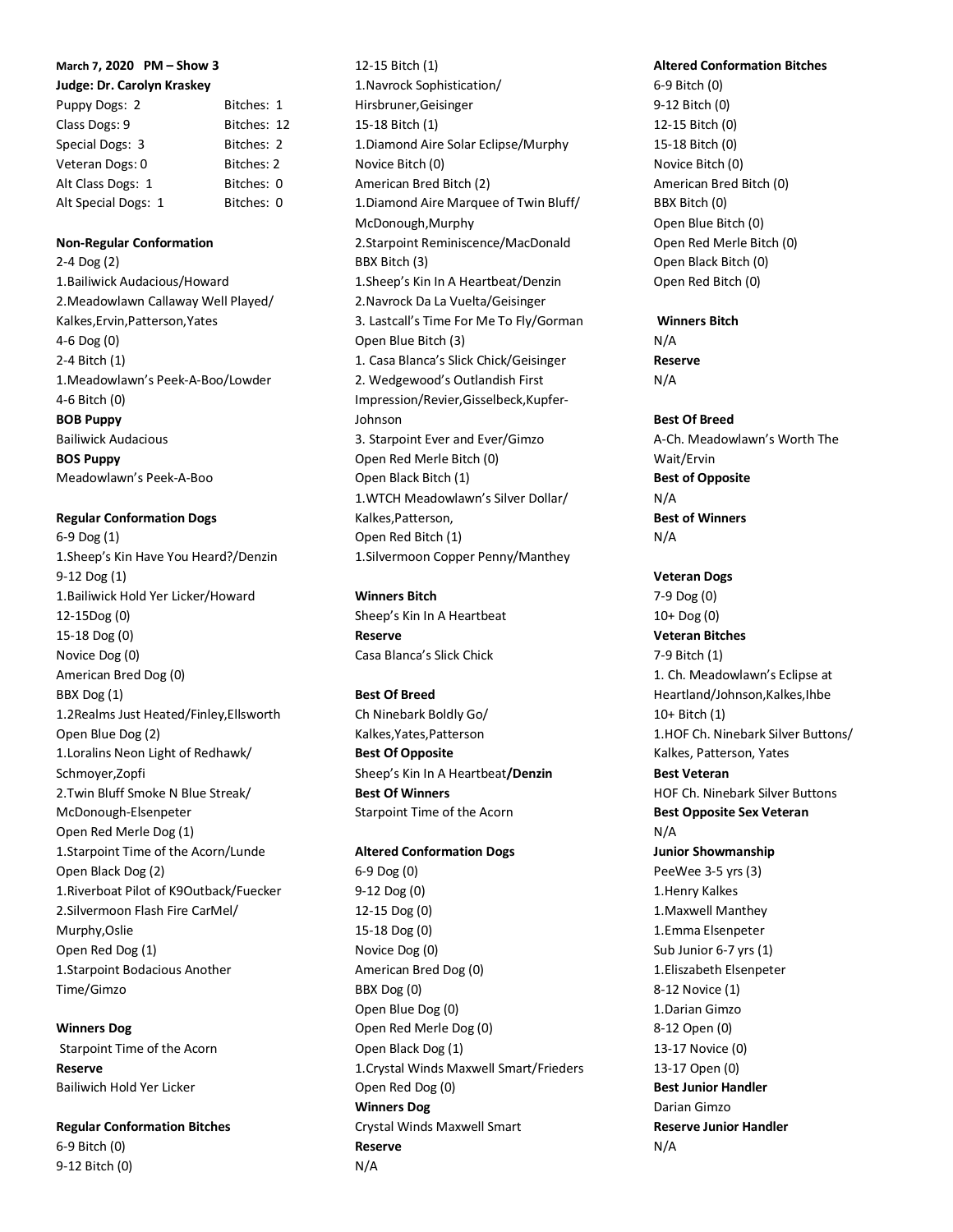### **March 8, 2020 AM – Show 4**

**Judge: Deb Nordby**

| Puppy Dogs: 2       | Bitches: 0 |  |
|---------------------|------------|--|
| Class Dogs: 8       | Bitches: 7 |  |
| Special Dogs: 3     | Bitches: 2 |  |
| Alt Class Dogs: 2   | Bitches: 0 |  |
| Alt Special Dogs: 1 | Bitches: 0 |  |

### **Non-Regular Conformation**

2-4 Dog (2) 1.Meadowlawn Callaway Well Played/ Kalkes,Ervin,Patterson,Yates 2.Echo/King 4-6 Dog (0) 2-4 Bitch (0) 4-6 Bitch (0) **BOB Puppy** Meadowlawn Callaway Well Played **BOS Puppy** N/A

#### **Regular Conformation Dogs**

6-9 Dog (0) 9-12 Dog (2) 1.Bailiwick Hold Yer Licker/Howard 2.Sheep's Kin Have You Heard?/Denzin 12-15 Dog (1) 1.Starpoint Footloose/MacDonald 15-18 Dog (0) Novice Dog (0) American Bred Dog (0) BBX Dog (0) Open Blue Dog (1) 1.Loralins Neon Light of Redhawk/ Schmoyer,Zopfi Open Red Merle Dog (1) 1.Starpoint Time of the Acorn/Lunde Open Black Dog (2) 1.Silvermoon Flash Fire CarMel/ Murphy,Oslie 2.Riverboat Pilot of K9Outback/Fuecker Open Red Dog (1) 1.Starpoint Bodacious Another Time/ Gimzo

# **Winners Dog**

Bailiwich Hold Yer Licker **Reserve** Starpoint Bodacious Another Time

#### **Regular Conformation Bitches**

6-9 Bitch (0) 9-12 Bitch (0) 12-15 Bitch (1) 1.Navrock Sophistication/ Hirsbruner,Geisinger 15-18 Bitch (0)

Novice Bitch (0) American Bred Bitch (0) BBX Bitch (3 – 1 excused) 1.Sheep's Kin In A Heartbeat/Denzin 3. Lastcall's Time For Me To Fly/Gorman Open Blue Bitch (3) 1. Wedgewood's Outlandish First Impression/Revier,Gisselbeck,Kupfer-Johnson 2. Casa Blanca's Slick Chick/Geisinger 3. Starpoint Ever and Ever/Gimzo Open Red Merle Bitch (0) Open Black Bitch (0) Open Red Bitch (0)

#### **Winners Bitch**

Navrock Sophistication **Reserve** Wedgewood's Outlandish First Impression

#### **Best Of Breed**

Ch. Outlandish Play Maker/Revier **Best Of Opposite** Lastcall's Private Affair /Gorman **Best Of Winners** Navrock Sophistication

#### **Altered Conformation Dogs**

6-9 Dog (0) 9-12 Dog (0) 12-15 Dog (0) 15-18 Dog (0) Novice Dog (0) American Bred Dog (0) BBX Dog (0) Open Blue Dog (1) 1.Lastcall's Blue Collar Man/Reuter Open Red Merle Dog (0) Open Black Dog (1) 1.Crystal Winds Maxwell Smart/Frieders Open Red Dog (0)

#### **Winners Dog**

Crystal Winds Maxwell Smart **Reserve** Lastcall's Blue Collar Man

#### **Altered Conformation Bitches**

6-9 Bitch (0) 9-12 Bitch (0) 12-15 Bitch (0) 15-18 Bitch (0) Novice Bitch (0) American Bred Bitch (0) BBX Bitch (0) Open Blue Bitch (0) Open Red Merle Bitch (0) Open Black Bitch (0) Open Red Bitch (0)

**Winners Bitch** N/A **Reserve** N/A

## **Best Of Breed**

A-Ch. Meadowlawn's Worth The Wait/Ervin **Best of Opposite** N/A **Best of Winners** N/A

#### **Junior Showmanship**

PeeWee 3-5 yrs (1) 1.Henry Kalkes Sub Junior 6-7 yrs (0) 8-12 Novice (1) 1.Darian Gimzo 8-12 Open (0) 13-17 Novice (1) 1.Ayla Reuter 13-17 Open (0)

#### **Best Junior Handler**

Ayla Reuter **Reserve Junior Handler** Darian Gimzo